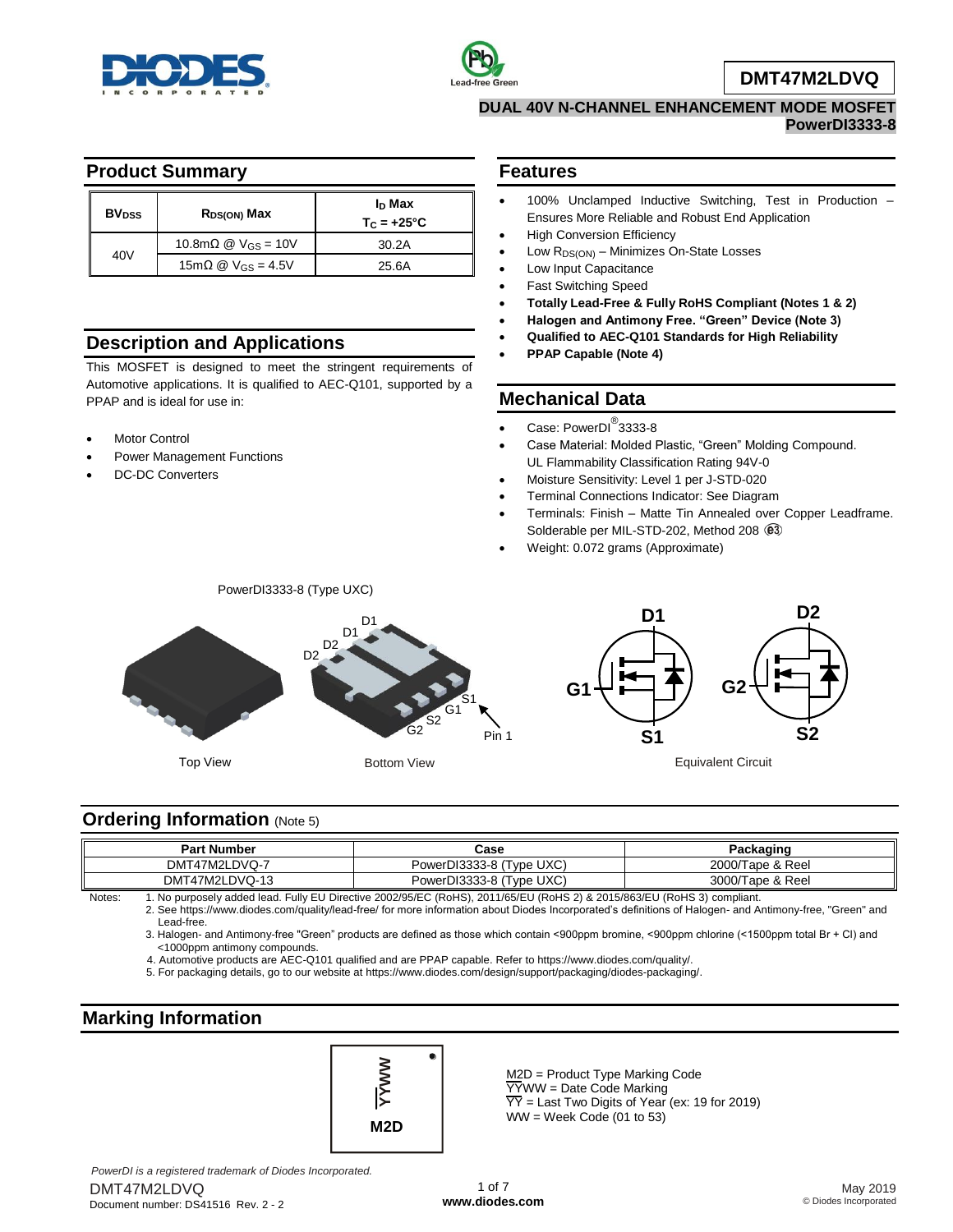

# **Maximum Ratings** (@T<sub>A</sub> = +25°C, unless otherwise specified.)

| <b>Characteristic</b>                                                                       | Symbol                                         | Value | Unit         |   |
|---------------------------------------------------------------------------------------------|------------------------------------------------|-------|--------------|---|
| Drain-Source Voltage                                                                        | <b>V<sub>DSS</sub></b>                         | 40    |              |   |
| Gate-Source Voltage                                                                         | VGSS                                           | ±20   |              |   |
| Continuous Drain Current (Note 7), V <sub>GS</sub> = 10V                                    | $T_{\rm C}$ = +25°C<br>$T_{C} = +100^{\circ}C$ | In    | 30.2<br>24.2 | A |
| $T_A = +25^{\circ}C$<br>Continuous Drain Current (Note 6), $V_{GS} = 10V$<br>$T_A = +70$ °C |                                                | In    | 11.9<br>9.5  | A |
| Pulsed Drain Current (10us Pulse, Duty Cycle = 1%)                                          | <b>IDM</b>                                     | 120   |              |   |
| Maximum Continuous Body Diode Forward Current (Note 7)                                      | Is                                             | 16.4  |              |   |
| Pulsed Body Diode Forward Current (10us Pulse, Duty Cycle = 1%)                             | <b>I</b> SM                                    | 120   |              |   |
| Avalanche Current, $L = 0.1$ mH (Note 8)                                                    | las                                            | 22.1  |              |   |
| Avalanche Energy, L = 0.1mH (Note 8)                                                        | E <sub>AS</sub>                                | 24.4  | mJ           |   |

#### **Thermal Characteristics** (@T<sub>A</sub> = +25°C, unless otherwise specified.)

| Characteristic                                          |                      | <b>Symbol</b> | Value           | Unit   |
|---------------------------------------------------------|----------------------|---------------|-----------------|--------|
| Total Power Dissipation (Note 6)                        | $T_A = +25^{\circ}C$ |               | 2.34            | W      |
| Thermal Resistance, Junction to Ambient (Note 6)        | $R_{\theta$ JA       | 53.7          | °C/W            |        |
| Total Power Dissipation (Note 7)<br>$T_{\rm C}$ = +25°C |                      |               | 14.8            | W      |
| Thermal Resistance, Junction to Case (Note 7)           | $R_{\theta$ JC       | 8.43          | °C/W            |        |
| Operating and Storage Temperature Range                 |                      | Гл. Тѕтс      | $-55$ to $+150$ | $\sim$ |

## **Electrical Characteristics** (@TA = +25°C, unless otherwise specified.)

| <b>Characteristic</b>                    | Symbol                  | Min | Typ                           | Max                           | Unit      | <b>Test Condition</b>                                              |  |
|------------------------------------------|-------------------------|-----|-------------------------------|-------------------------------|-----------|--------------------------------------------------------------------|--|
| <b>OFF CHARACTERISTICS (Note 9)</b>      |                         |     |                               |                               |           |                                                                    |  |
| Drain-Source Breakdown Voltage           | <b>BV<sub>DSS</sub></b> | 40  | $\overbrace{\phantom{12332}}$ | $\overline{\phantom{0}}$      | V         | $V_{GS} = 0V$ , $I_D = 250 \mu A$                                  |  |
| Zero Gate Voltage Drain Current          | <b>I</b> <sub>DSS</sub> | —   |                               |                               | μA        | $V_{DS} = 32V$ , $V_{GS} = 0V$                                     |  |
| Gate-Source Leakage                      | lgss                    |     |                               | ±100                          | nA        | $V_{GS} = \pm 20V$ , $V_{DS} = 0V$                                 |  |
| <b>ON CHARACTERISTICS (Note 9)</b>       |                         |     |                               |                               |           |                                                                    |  |
| Gate Threshold Voltage                   | $V_{GS(TH)}$            | 1.2 | 1.4                           | 2.3                           | V         | $V_{DS} = V_{GS}$ , $I_D = 250 \mu A$                              |  |
| Static Drain-Source On-Resistance        |                         |     | 8.4                           | 10.8                          | $m\Omega$ | $V_{GS} = 10V$ , $I_D = 20A$                                       |  |
|                                          | $R_{DS(ON)}$            |     | 10.9                          | 15                            |           | $V_{GS} = 4.5V, I_D = 10A$                                         |  |
| Diode Forward Voltage                    | <b>V<sub>SD</sub></b>   |     | 0.9                           | 1.2                           | $\vee$    | $V_{GS} = 0V$ , $I_S = 20A$                                        |  |
| <b>DYNAMIC CHARACTERISTICS (Note 10)</b> |                         |     |                               |                               |           |                                                                    |  |
| Input Capacitance                        | $C_{iss}$               |     | 891                           | $\overline{\phantom{m}}$      |           | $V_{DS} = 20V$ , $V_{GS} = 0V$ ,<br>$f = 1MHz$                     |  |
| <b>Output Capacitance</b>                | $C_{\rm oss}$           |     | 490                           |                               | pF        |                                                                    |  |
| Reverse Transfer Capacitance             | C <sub>rss</sub>        |     | 14.8                          |                               |           |                                                                    |  |
| Gate Resistance                          | $R_{q}$                 |     | 1.87                          |                               | Ω         | $V_{DS} = 0V$ , $V_{GS} = 0V$ , $f = 1MHz$                         |  |
| Total Gate Charge ( $V_{GS}$ = 10V)      | $Q_{q}$                 |     | 14.0                          |                               |           |                                                                    |  |
| Total Gate Charge ( $V_{GS} = 4.5V$ )    | $Q_{q}$                 |     | 6.72                          | $\overbrace{\phantom{13333}}$ | nC        |                                                                    |  |
| Gate-Source Charge                       | $Q_{\underline{gs}}$    |     | 1.04                          |                               |           | $V_{DS} = 20V$ . In $= 20A$                                        |  |
| Gate-Drain Charge                        | $Q_{\text{qd}}$         |     | 2.52                          | —                             |           |                                                                    |  |
| Turn-On Delay Time                       | $t_{D(ON)}$             |     | 3.95                          | —                             |           | $V_{DD} = 20V$ , $V_{GS} = 10V$ ,<br>$R_G = 3\Omega$ , $I_D = 20A$ |  |
| Turn-On Rise Time                        | $t_{\mathsf{R}}$        |     | 5.41                          | —                             |           |                                                                    |  |
| Turn-Off Delay Time                      | $t_{D(OFF)}$            |     | 15.4                          | $\overline{\phantom{0}}$      | ns        |                                                                    |  |
| <b>Turn-Off Fall Time</b>                | tF                      | —   | 8.53                          |                               |           |                                                                    |  |
| Body Diode Reverse Recovery Time         | t <sub>RR</sub>         |     | 56.6                          | $\overline{\phantom{0}}$      | ns        |                                                                    |  |
| Body Diode Reverse Recovery Charge       | Q <sub>RR</sub>         |     | 40.0                          |                               | nC        | $I_F = 20A$ , di/dt = 100A/us                                      |  |

Notes: 6. Device mounted on FR-4 substrate PCB, 2oz copper, with thermal bias to bottom layer 1inch square copper plate.

7. Thermal resistance from junction to soldering point (on the exposed drain pad).

8. I<sub>AS</sub> and E<sub>AS</sub> ratings are based on low frequency and duty cycles to keep  $T_J = +25^{\circ}C$ .

9. Short duration pulse test used to minimize self-heating effect.

10. Guaranteed by design. Not subject to product testing.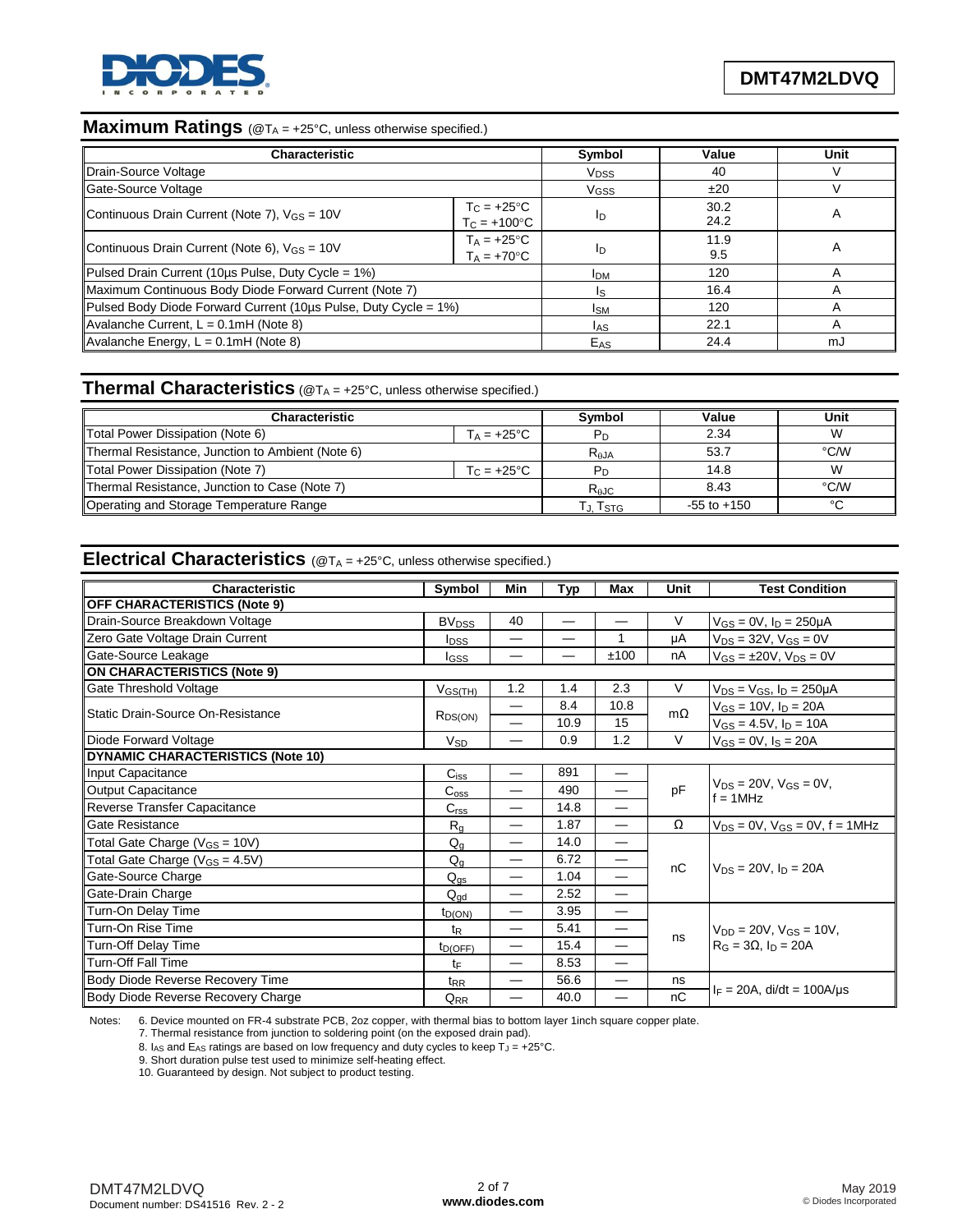

### **DMT47M2LDVQ**

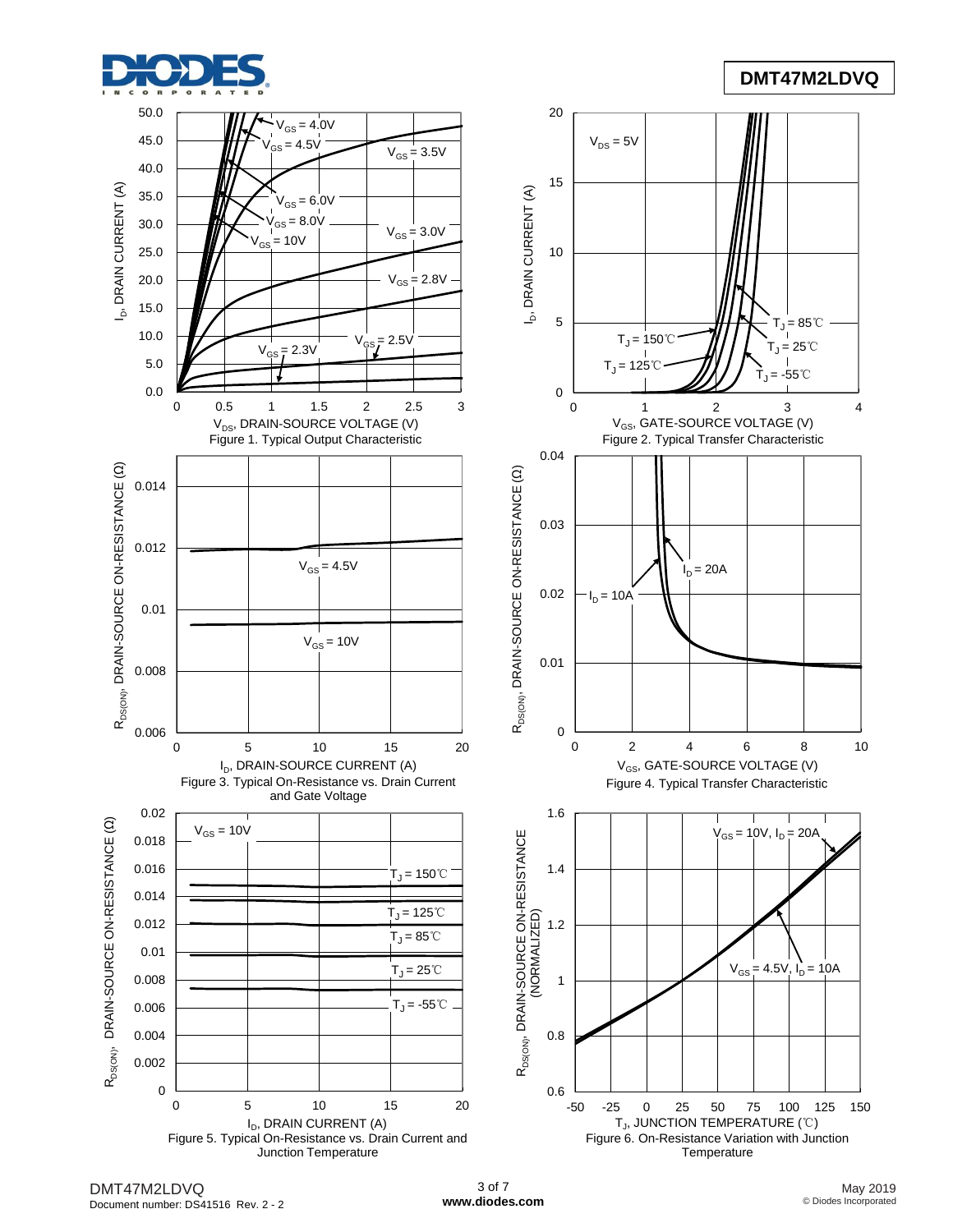

# **DMT47M2LDVQ**



DMT47M2LDVQ Document number: DS41516 Rev. 2 - 2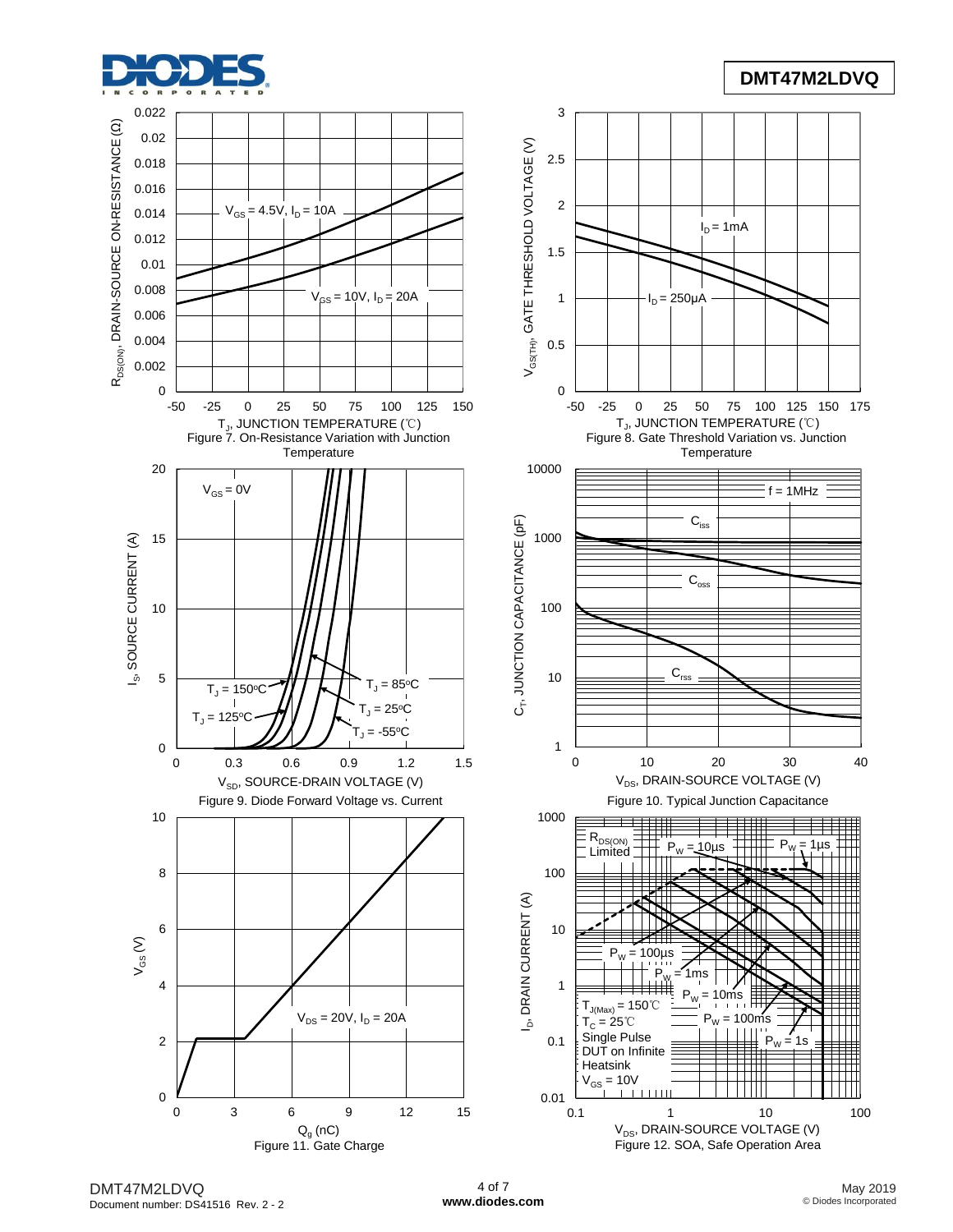

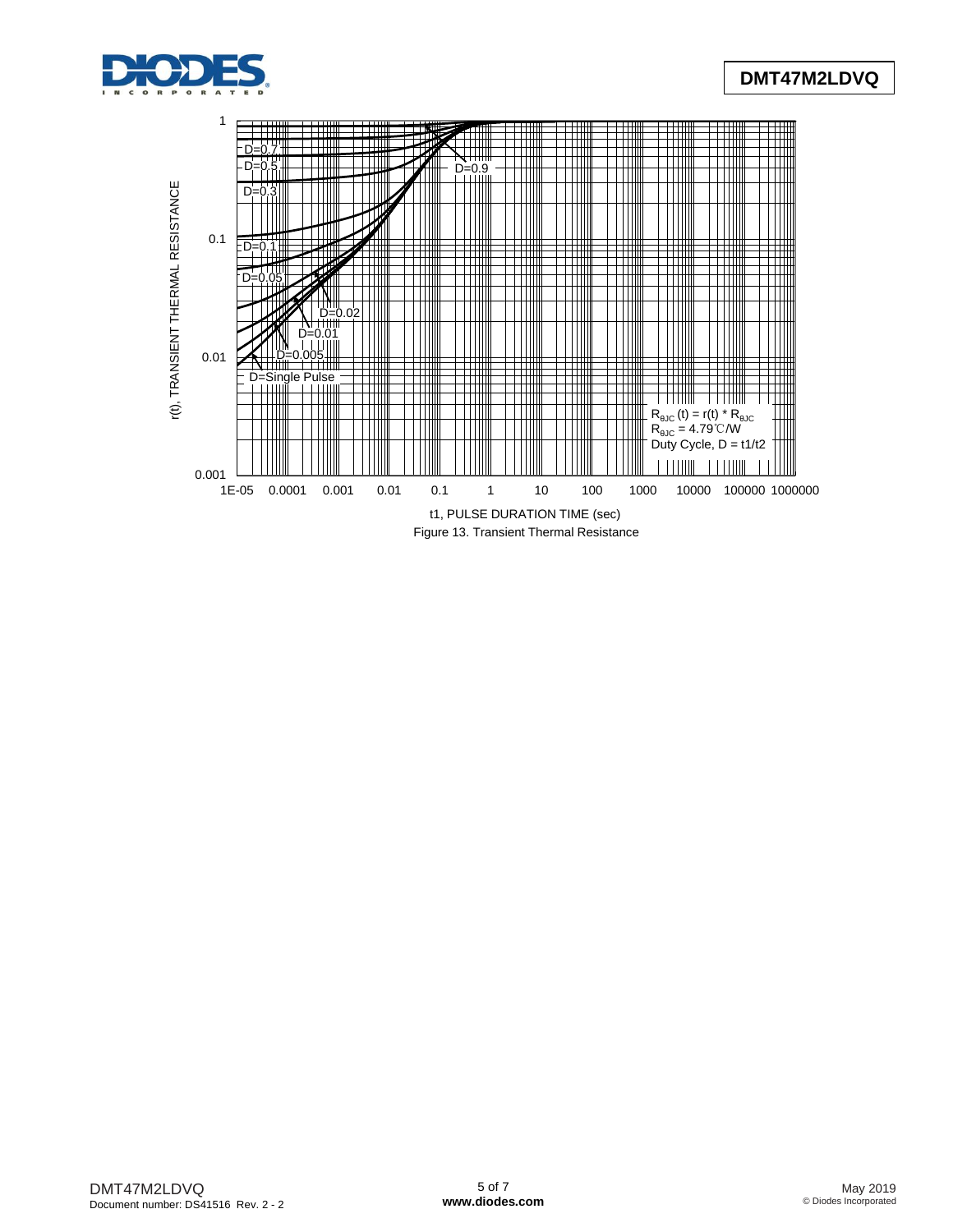

# **Package Outline Dimensions**

Please see http://www.diodes.com/package-outlines.html for the latest version.

#### **PowerDI3333-8 (Type UXC)**



| PowerDI3333-8        |      |            |              |  |  |
|----------------------|------|------------|--------------|--|--|
| (Type UXC)           |      |            |              |  |  |
| Dim                  | Min  | Typ        |              |  |  |
| A                    | 0.75 | 0.85       | 0.80         |  |  |
| A <sub>1</sub>       | 0.00 | 0.05       |              |  |  |
| b                    | 0.25 | 0.40       | 0.32         |  |  |
| C                    | 0.10 | 0.25       | 0.15         |  |  |
| D                    | 3.20 | 3.40       | 3.30         |  |  |
| D <sub>1</sub>       | 2.95 | 3.15       | 3.05         |  |  |
| D <sub>2</sub>       | 0.90 | 1.30       | 1.10         |  |  |
| Е                    | 3.20 | 3.40       | 3.30         |  |  |
| E1                   | 2.95 | 3.15       | 3.05         |  |  |
| E2                   | 1.60 | 2.00       | 1.80         |  |  |
| E3                   | 0.95 | 1.35       | 1.15         |  |  |
| E4                   | 0.10 | 0.30       | 0.20         |  |  |
| е                    |      |            | 0.65         |  |  |
| L                    | 0.30 | 0.50       | 0.40         |  |  |
| k                    | 0.50 | 0.90       | 0.70         |  |  |
| k1                   | 0.13 | 0.53       | 0.33         |  |  |
| a                    | ŋ۰   | $12^\circ$ | $10^{\circ}$ |  |  |
| mensions<br>ΑI<br>mm |      |            |              |  |  |

## **Suggested Pad Layout**

Please see http://www.diodes.com/package-outlines.html for the latest version.

#### **PowerDI3333-8 (Type UXC)**



| <b>Dimensions</b> | Value (in mm) |
|-------------------|---------------|
| С                 | 0.650         |
| G                 | 0.230         |
| G1                | 0.600         |
| x                 | 0.420         |
| X <sub>1</sub>    | 1.200         |
| <b>X2</b>         | 2.370         |
| X <sub>3</sub>    | 2.630         |
|                   | 0.600         |
| Υ1                | 1.900         |
| Υ2                | 2.400         |
| Y3                | 3.600         |